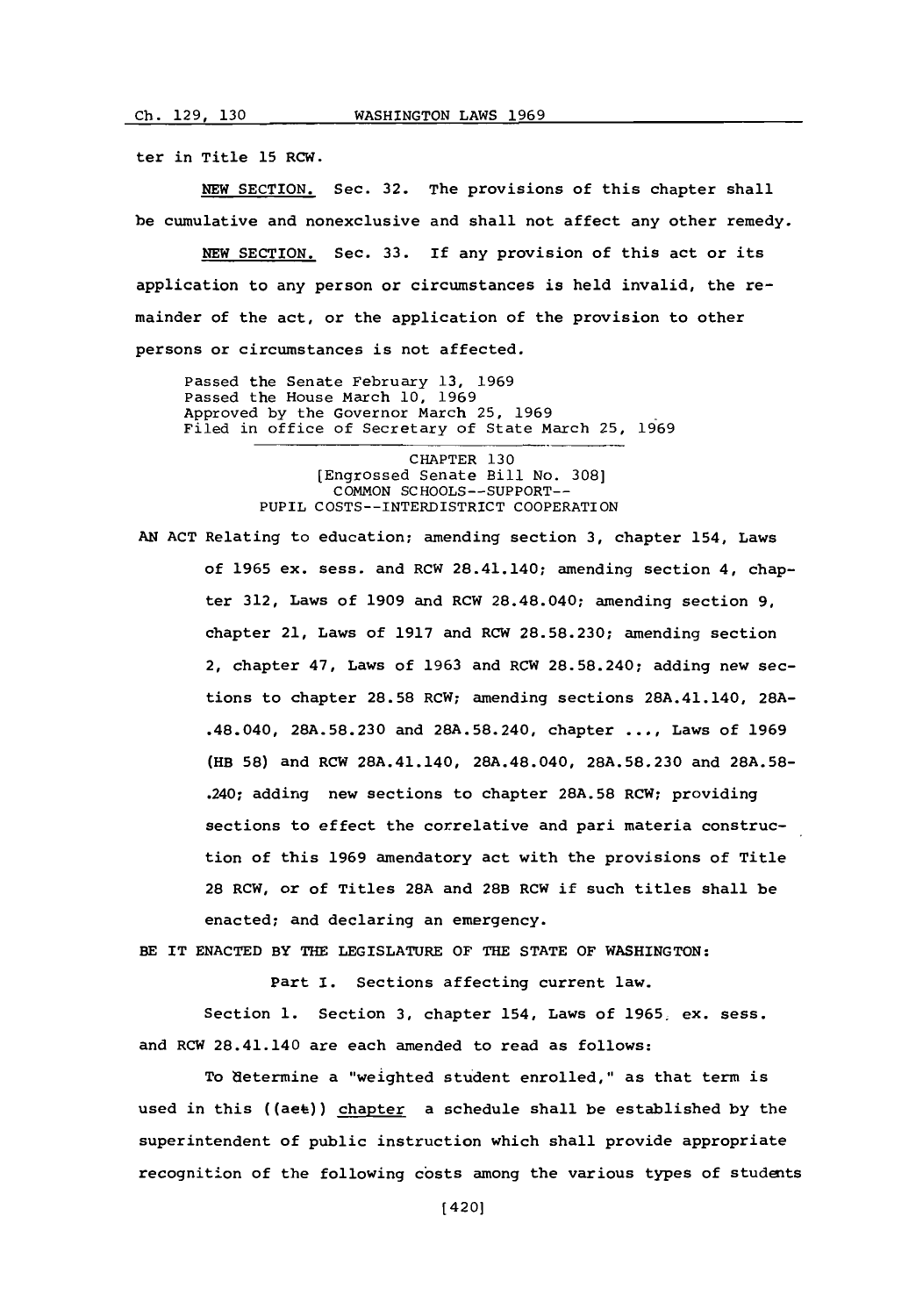and districts of the state, with the equalization of educational opportunity being the primary objective:

**(1)** Costs attributable to staff experience and professional preparation; ((and))

(2) costs to state and local funds attributable to the operation of approved educational programs arising as a result of a concentration of culturally disadvantaged students, or as a result of a high degree of transient enrollment; ((and))

**(3)** Costs resulting from the operation of small school plants within districts: PROVIDED, That such plants are judged **by** the state board of education as remote and necessary; ((and))

(4) Costs differentials attributable to the operation of approved elementary and secondary programs; ((and))

**(5)** Costs which must be incurred to operate an approved vocational program; ((and))

(6) (Costs-which-must-be-incurred-and-are-appropriated-to operate-an-approved-program-for-handicapped-childrenr)) Costs resulting from the attendance of students who:

(a) Do not reside within the servicing school district: PRO-VIDED. That nothing within this provision shall be constructed as affecting the reimbursement procedures in RCW 28.44.040;

**(b)** Reside in any home or institution devoted to providing a home for dependent or otherwise referred or entrusted children: PRO-VIDED. Such home or institution is exempt from taxation under the laws of the state of Washington; or

(c) Constitute at least three percent of the student enrollment within the district and who reside within the servicing district on property of either the state, its political subdivisions, or any municipal corporation.

The weighting schedule when established shall be renewed biennially **by** the state superintendent and shall be subject to approval. rejection or amendment **by** the legislature. The schedule shall be submitted for approval as a part of the state superintendent's bi-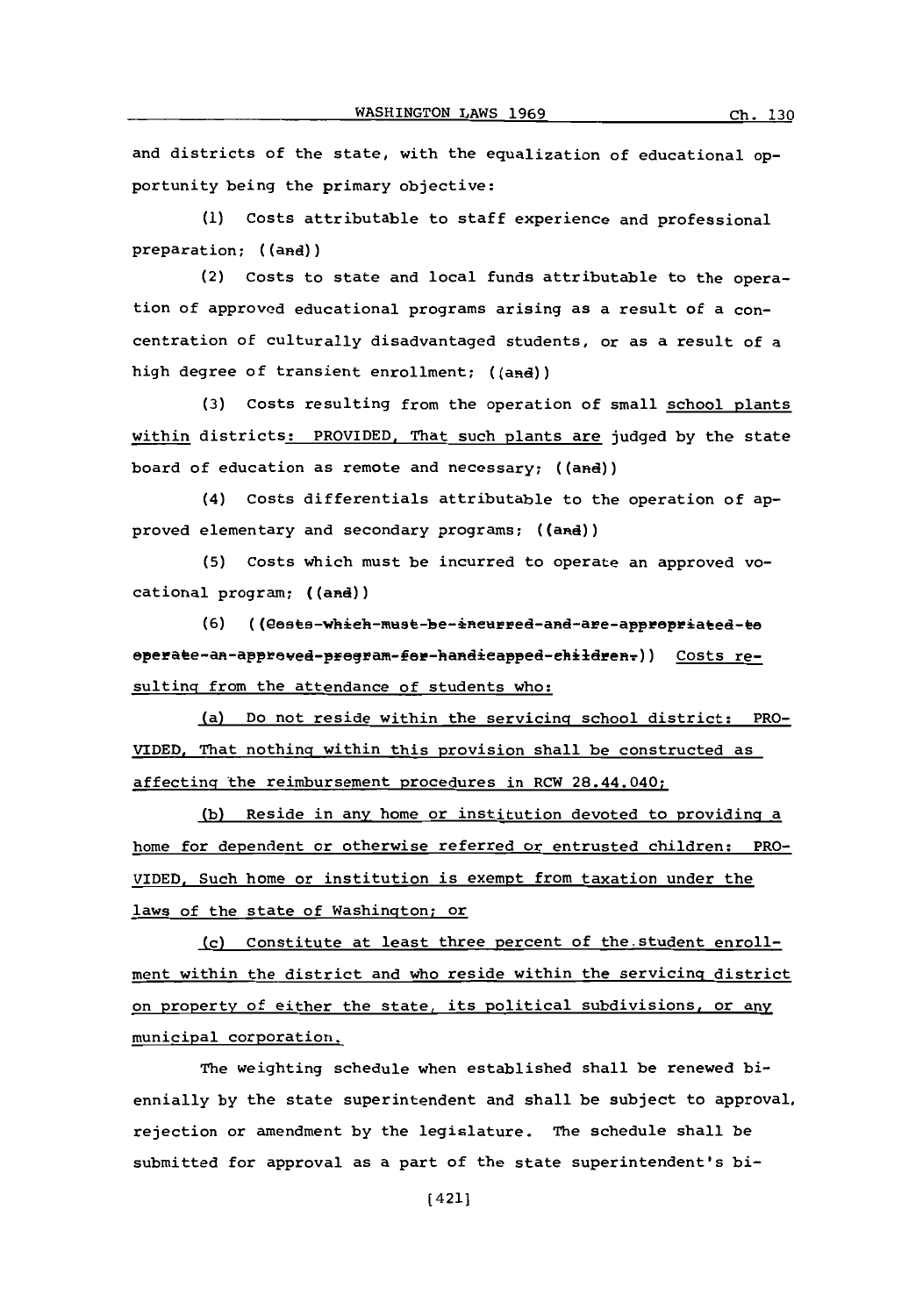ennial state budget. In the event the legislature rejects the weighting schedule presented, without adopting a new schedule, the schedule established for the previous biennium shall remain in effect. The enrollment of any district, before weighting, shall be the average number of full time students enrolled on the first school day of each month.

Sec. 2. Section 4, chapter **312,** Laws of **1909** and RCW **28.48-** .040 are each amended to read as follows:

**If** a pupil attends any public school of the state, outside of his resident district, up to the ninth grade during the time the resident district maintains a school ((ef)) with the same grade ((in-whieh the-pupil-belongs)), the attendance shall be credited to the district in which the pupil resides, unless mutally agreed otherwise **by** the directors of the two districts, or unless in accordance with the voluntary transfer provisions of section **5** of this **1969** amendatory act.

Sec. **3.** Section **9,** chapter 21, Laws of **1917** and RCW **28.58- .230** are each amended to read as follows:

Every ((kigk-sekoo1-im-tke-high)) school district shall admit on a tuition free basis all persons of school age who reside within  $((are-residents-of))$  this state  $((\frac{1}{2}))$  and  $((note-residents-of))$  do not reside within another ((high)) school district, carrying the grades for which they ((desire)) are eligible to enroll ( $\zeta$ -upon-presentation ef-satisfaetery-evidence-ef-having-completed-in-a-creditable-manner-the state-eighth-grade-eourse-of-study-as-preseribed-by-the-state-board-of edueatien)): PROVIDED, That nothing in this ((aet)) section shall be construed as ((effeeting)) affecting RCW 28.44.040, ((RGW)) **28.58.240** or section **5** of this **1969** amendatory act.

Sec. 4. Section 2, chapter 47, Laws of **1963** and RCW **28.58.240** are each amended to read as follows:

Any board of directors may make arrangements with adults wishing to attend school or with the directors of ((adjoining)) other districts for the attendance of children in the school district of either as may be best accommodated therein;  $((in-absence-of-an-express))$ :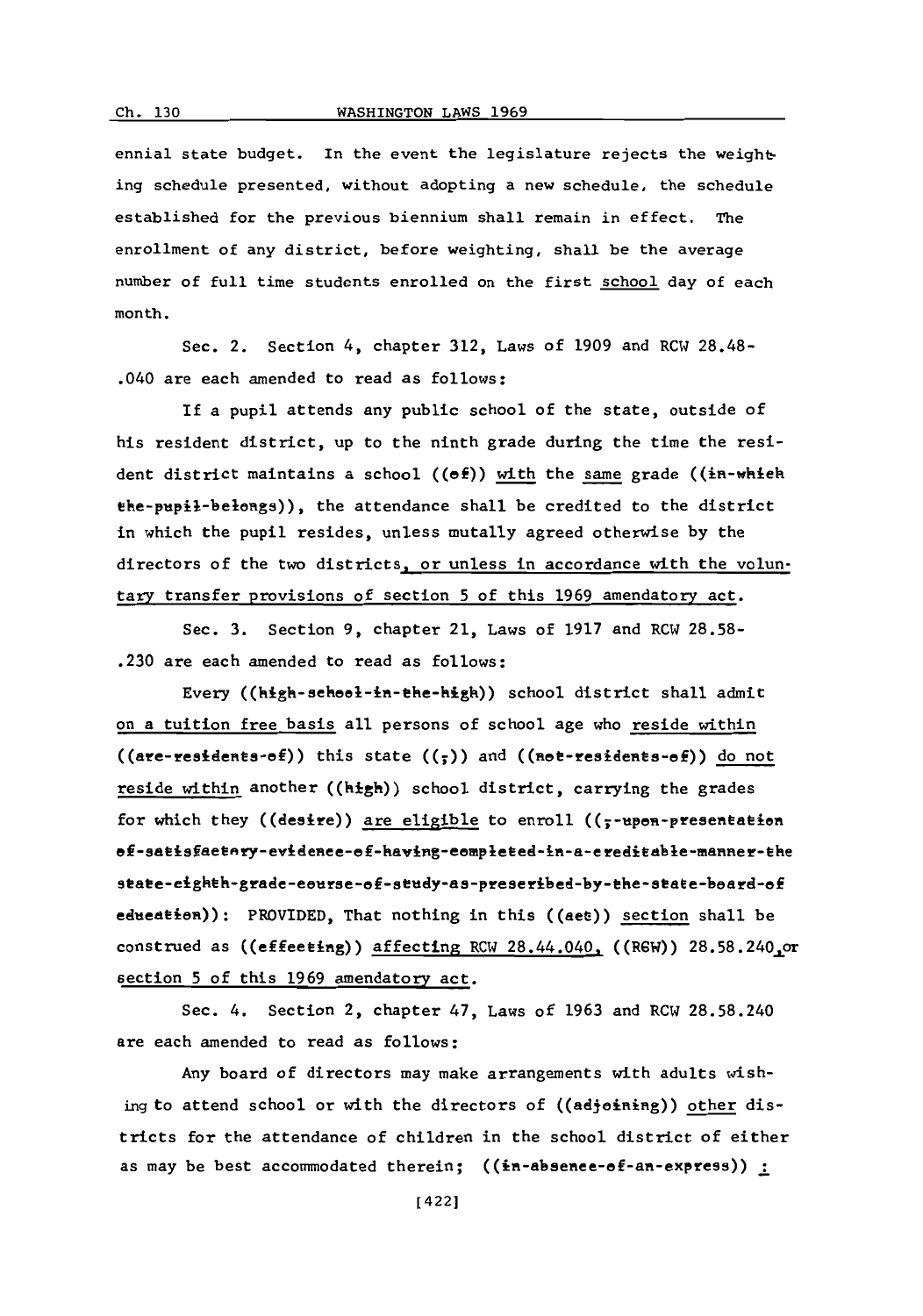PROVIDED. That unless such arrangements ((eherefar)) are approved **by** the state superintendent of public instruction, a reasonable tuition charge, fixed **by** the state superintendent **of** public instruction, shall be paid **by** such students. also-be-permitted-to-attend-upon-payment-of-a-reasonable-tuition,)) **All** tuition money must be paid over to the county treasurer within thirty days of its collection for the credit of the district in which such students attend.

Reimbursement of a high school district for cost of educating high school pupils of a nonhigh school district shall not be deemed a tuition charge as affecting the apportionment of current state school funds.

**NEW SECTION.** Sec. **5.** There is added to chapter **28.58** RCW a new section to read as follows:

Notwithstanding any other provision of law, the state superintendent of public instruction is directed and authorized to develop and adopt rules and regulations to implement such voluntary, tuition free attendance programs among school districts that he deems necessary for the expressed purpose of:

**(1)** Providing educational opportunities, including vocational skills programs, not otherwise provided;

(2) Avoiding unnecessary duplication of specialized or unusually expensive education programs and facilities; or

**(3)** Improving racial balance within and among school districts: PROVIDED, That no voluntary, tuition free attendance program among school districts developed **by** the superintendent of public instruction shall be instituted unless such program receives the approval of the boards of directors of the districts.

**NEW** SECTION. Sec. **6.** There is added to chapter **28.58** RCW a new section to read as follows:

Any school district may cooperate with one or morp school districts in the following:

**(1)** The joint financing, planning, construction, equipping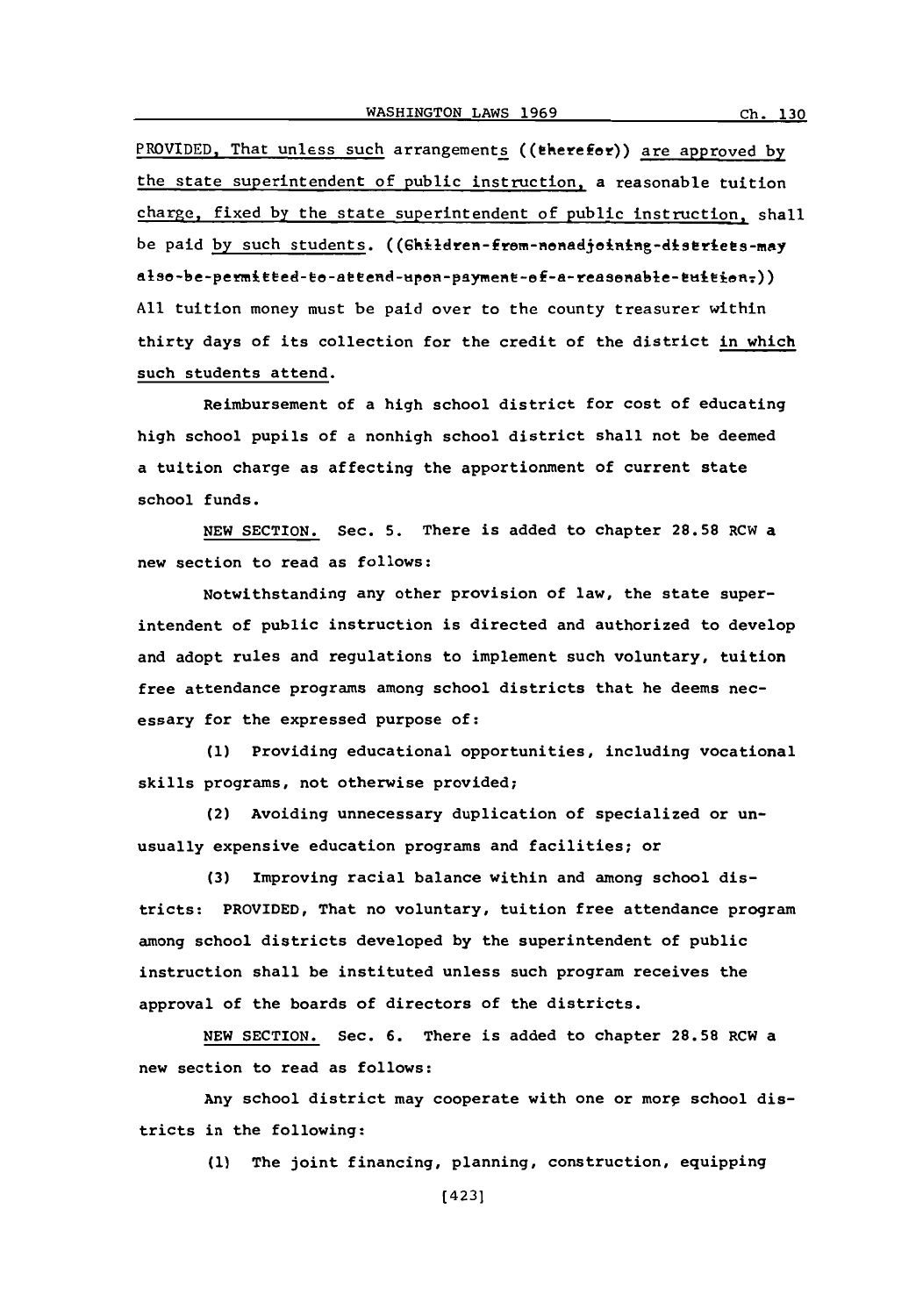## WASHINGTON LAWS 1969

 $Ch. 130$ 

and operating of any educational facility otherwise authorized **by** law: PROVIDED, That any cooperative financing plan involving the construction of school plant facilities must be approved **by** the state board of education pursuant to such rules as may now or hereafter be promulgated relating to state approval of school construction.

(2) The joint maintenance and operation of educational programs or services (a) either as a part of the operation of a joint facility or otherwise, **(b)** either on a full or part tlime attendance basis, and (c) either on a regular one hundred eighty day school year or extended school year: PROVIDED, That any such joint program or service must be operated pursuant to a written agreement approved **by** the superintendent of public instruction pursuant to rules and regulations promulgated therefor. In establishing rules and regulations the state superintendent shall consider, among such other factors as he deems appropriate, the economic feasibility of said services and programs, the educational and administrative scope of said agreement and the need for said programs or services.

Notwithstanding any other provision of the law, the state superintendent of public instruction shall establish rules and regulations for the apportionment of attendance credits for such students as are enrolled in a jointly operated facility or program, including apportionment for approved part time and extended school year attendance.

Part II. Sections affecting proposed **1969** education code.

Sec. **7.** Section 28A.41.140, chapter **... ,** Laws of **1969** (HB **58)** and RCW 28A.41.140 are each amended to read as follows:

To determine a "weighted student enrolled," as that term is used in this chapter a schedule shall be established **by** the superintendent of public instruction which shall provide appropriate recognition of the following costs among the various types of students and districts of the state, with the equalization of educational opportunity being the primary objective:

**(1)** Costs attributable to staff experience and professional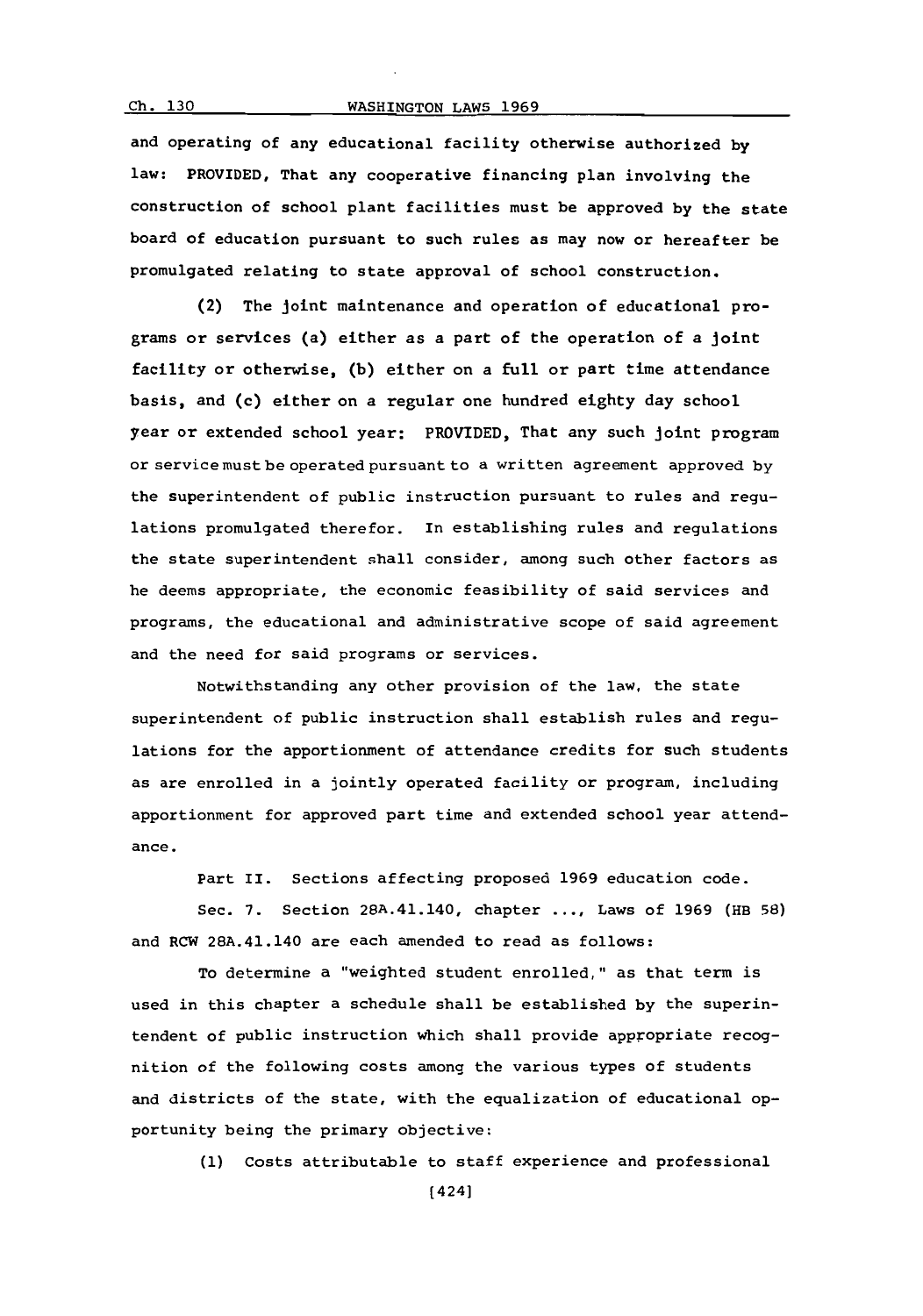preparation; and

(2) Costs to state and local funds attributable to the operation of approved educational programs arising as a result of a concentration of culturally disadvantaged students, or as a result of a high degree of transient enrollment; ((and))

**(3)** costs resulting from the operation of small school.plants within districts: PROVIDED. That such Rlants are judged **by** the state board of education as remote and necessary; ((and))

(4) Costs differentials attributable to the operation of approved elementary and secondary programs; ((and))

**(5)** Costs which must be incurred to operate an approved vocational program; ((and))

**(6)** ((Cests-which-must-be-incurred-and-are-apprepriated-te eperate-an-appreved-pregram-fer-handicapped-children-)) Costs resulting from the attendance of students who:

la) Do not reside within the servicing school district: PRO-VIDED. That nothing within this provision shall be constructed as affecting the reimbursement procedures in RCW 28.44.040;

**(b)** Reside in any home or institution devoted to providing a home for dependent or otherwise referred or entrusted children: PRO-VIDED. Such home or institution is exempt from taxation under the laws of the state of Washington; or

(c) Constitute at least three percent of the student enrollment within the district and who reside within the servicing district on property of either the state, its political subdivisions, or any municipal corporation.

The weighting schedule when established shall be renewed biennially **by** the state superintendent and shall be subject to approval, rejection or amendment **by** the legislature. The schedule shall be submitted for approval as a part of the state superintendent's biennial state budget. In the event the legislature rejects the weighting schedule presented, without adopting a new schedule, the schedule established for the previous biennium shall remain in effect.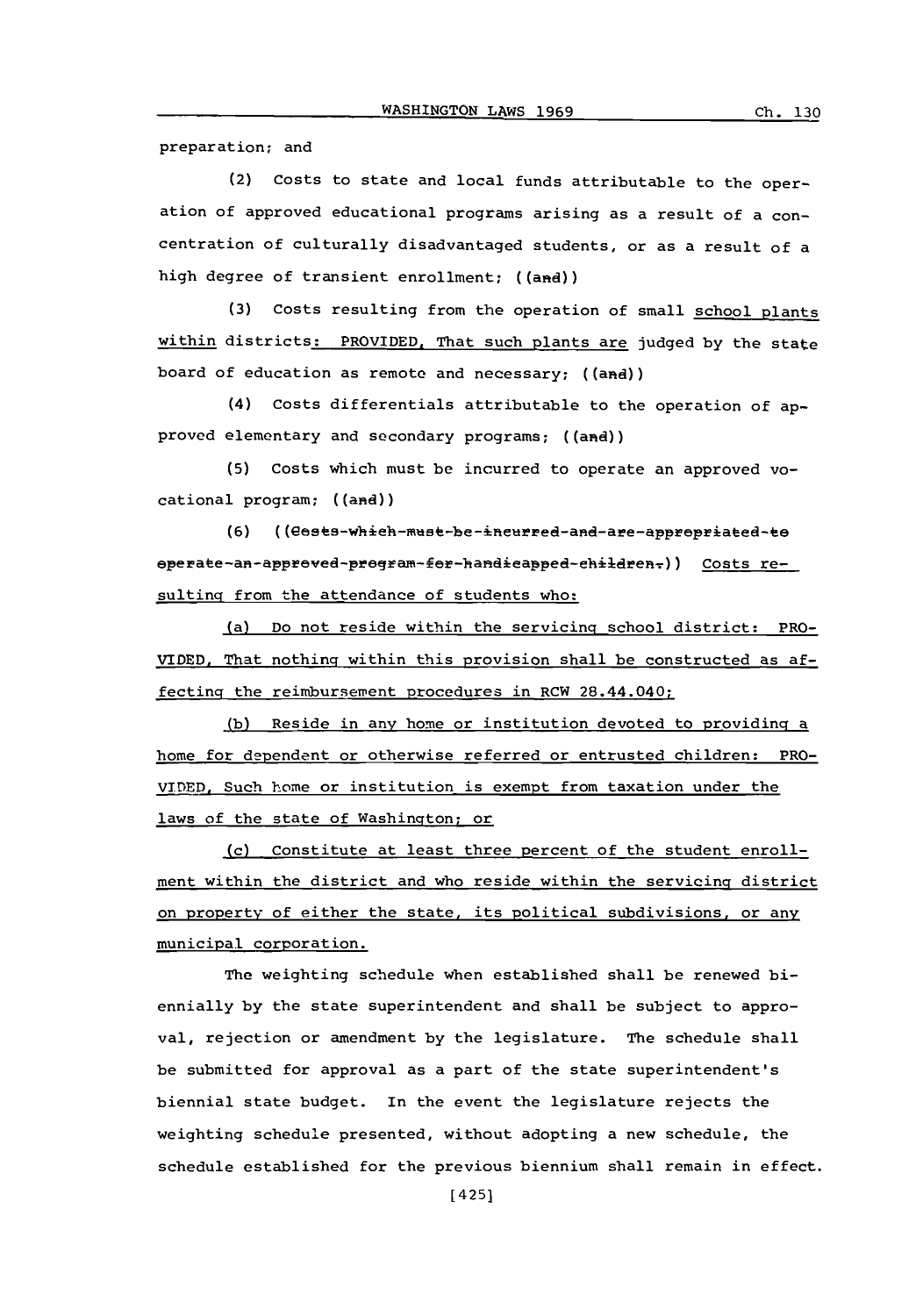## WASHINGTON LAWS 1969

The enrollment of any district, before weighting, shall be the average number of full time students enrolled on the first school day of each month.

Sec. **8.** Section 28A.48.040, chapter.... Laws of **1969** (HB **58)** and RCW 28A.48.040 are each amended to read as follows:

If a pupil attends any common school of the state outside of his resident district for any of the grades one through eight during the time the resident district maintains a school with the same grade, the attendance shall be credited to the district in which the pupil resides, unless mutually agreed otherwise **by** the directors of the two districts, or unless in accordance with the voluntary transfer provisions of section **11** of this **1969** amendatory act.

Sec. **9.** Section **28A.58.230,** chapter **....** Laws of **1969** (RB **58)** and RCW **28A.58.230** are each amended to read as follows:

Every ((high)) school district shall admit on a tuition free basis all persons of school age who ((are-residents-of)) reside within this state, and ((7-exeept-as-previded-in-REW-28A-58-2407-net-residents-ef)) do not reside within another ((high)) school district carrying the grades for which they ((desire)) are eligible to enroll ((7-upon-presentation-of-satisfactory-evidence-by-such-persons-of having-completed-in-a-ereditable-manner-a-course-of-study-during-the preceding-grades-similar-in-quality-to-that-prescribed-by-the-statebeare-ef-edueatien)): PROVIDED. That nothing in this section shall be construed as affecting RCW 28A.44.040. **28A.58.240** or section **11** of this 1969 amendatory act.

Sec. **10.** Section **28A.58.240,** chapter **....** Laws of **1969 (RB 58)** and RCW **28A.58.240** are each amended to read as follows:

Any board of directors may make agreements with adults wishing to attend school or with the directors of ((adjoining)) other districts for the attendance of children in the school district of either as may be best accommodated therein  $((f-i)^2 + (f-i)^2)$  -  $f$ press-agreement-therefor-between-such-adults-or-directors-of-adjoining-districts-and-the-beard-)) : PROVIDED. That unless such arrange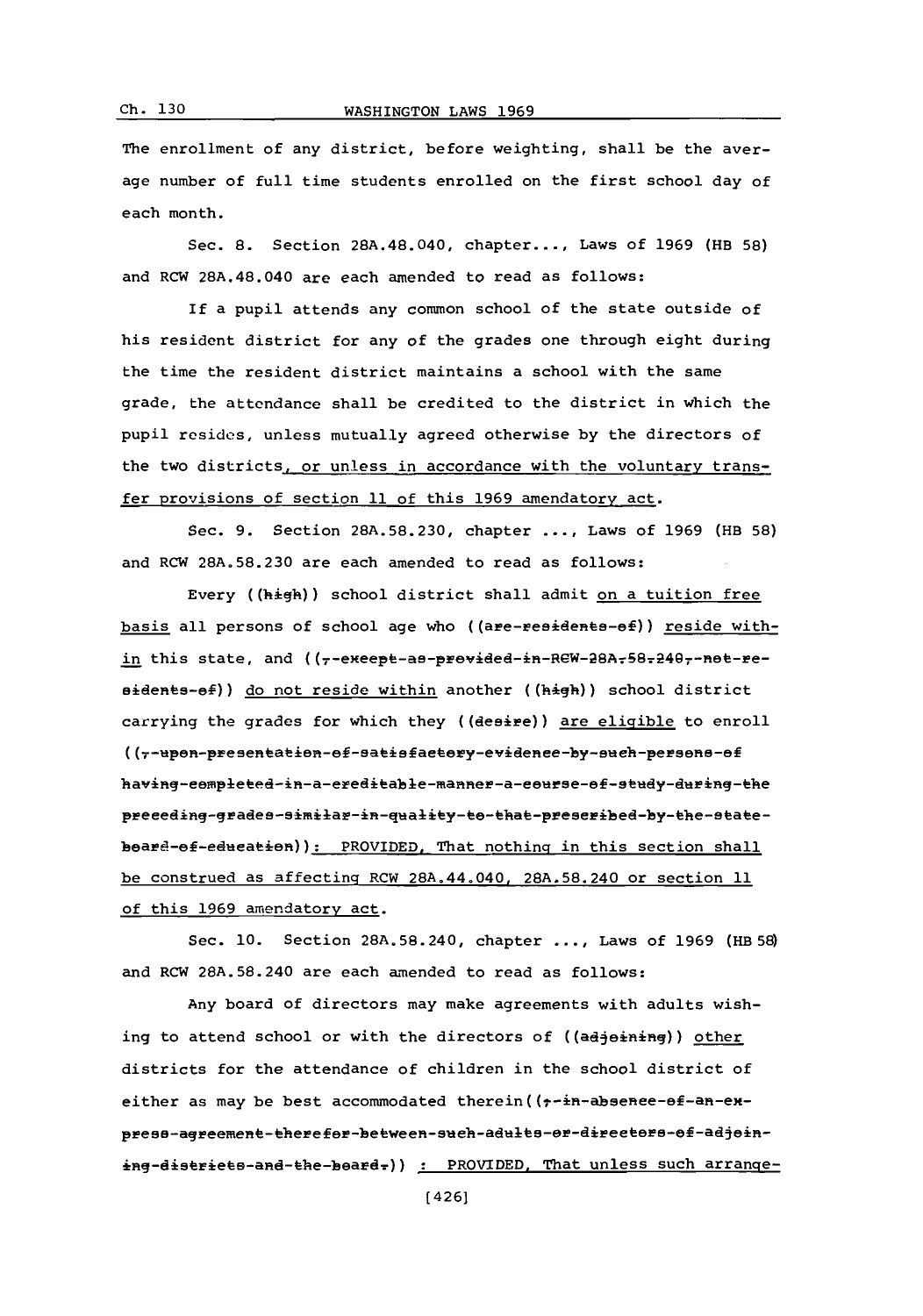ments are approved **by** the state superintendent of public instruction, a reasonable tuition charge, fixed **by** the state superintendent of public instruction, shall be paid by such students. ((ehildren-frem nonadjoining-districts-may-also-be-permitted-to-attend-upon-payment  $ef-a-rea$ <sup>g</sup>ealerable-tuition;) All tuition money must be paid over to the county treasurer within thirty days of its collection for the credit of the district in which such students attend.

Reimbursement of a high school district for cost of educating high school pupils of a nonhigh school district shall not be deemed a tuition charge as affecting the apportionment of current state school funds.

**NEW** SECTION. Sec. **11.** There is added to chapter **28A.58** RCW a new section to read as follows:

Notwithstanding any other provision **of** law, the state superintendent of public instruction is directed and authorized to develop and adopt rules and regulations to implement such voluntary, tuition free attendance programs among school districts that he deems necessary for the expressed purpose of:

**(1)** Providing educational opportunities, including vocational skills programs, not otherwise provided;

(2) Avoiding unnecessary duplication of specialized or unusually expensive educational programs and facilities; or

**(3)** Improving racial balance within and among school districts: PROVIDED, That no voluntary, tuition free attendance program among school districts developed **by** the superintendent of public instruction shall be instituted unless such program receives the approval of the boards of directors of the districts.

**NEW** SECTION. Sec. 12. There is added to chapter **28A.58** RCW a new section to read as follows:

Any school district may cooperate with one or more school districts in the following:

**(1)** The joint financing, planning, construction, equipping and operating of any educational facility otherwise authorized **by**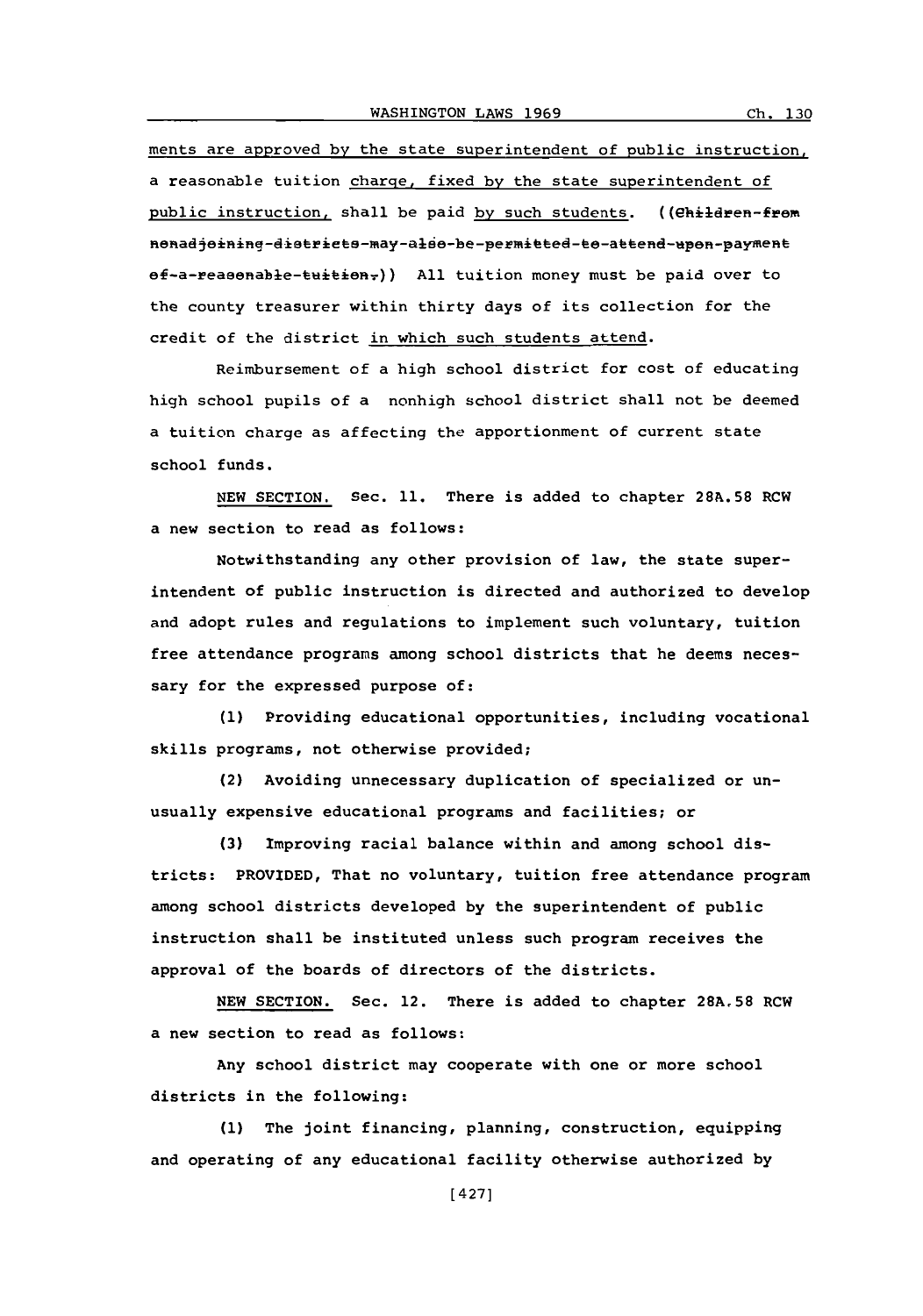law: PROVIDED, That any cooperative financing plan involving the construction of school plant facilities must be approved **by** the state board of education pursuant to such rules as may now or hereafter be promulgated relating to state approval of school construction.

(2) The joint maintenance and operation of educational programs or services (a) either as a part of the operation of a joint facility or otherwise, **(b)** either on a full or part time attendance basis, and (c) either on a regular one hundred eighty day school year or extended school year: PROVIDED, That any such joint program or service must be operated pursuant to a written agreement approved **by** the superintendent of public instruction pursuant to rules and regulations promulgated therefor. In establishing rules and regulations the state superintendent shall consider, among such other factors as he deems appropriate, the economic feasibility of said services and programs, the educational and administrative scope of said agreement and the need for said programs or services.

Notwithstanding any other provision of the law, the state superintendent of public instruction shall establish rules and regulations for the apportionment of attendance credits for such students as are enrolled in a jointly operated facility or program, including apportionment for approved part time and extended school year attendance.

## Part III. Construction.

**NEW** SECTION. Sec. **13.** The forty-first legislature has before it a bill proposing a complete revision of the education laws of this state **(1969** HB **58).** The provisions of Part I of the instant bill seek to change existing laws. The provisions of Part II seek to change correlative provisions of the proposed **1969** education code if such code becomes law. it is the intent of the legislature that the provisions of Part I shall be effective only until the date upon which the **1969** education code shall take effect, upon which date the provisions of Part I shall expire and the provisions of Part II shall concomitantly become effective. It is the further intent of the leg-